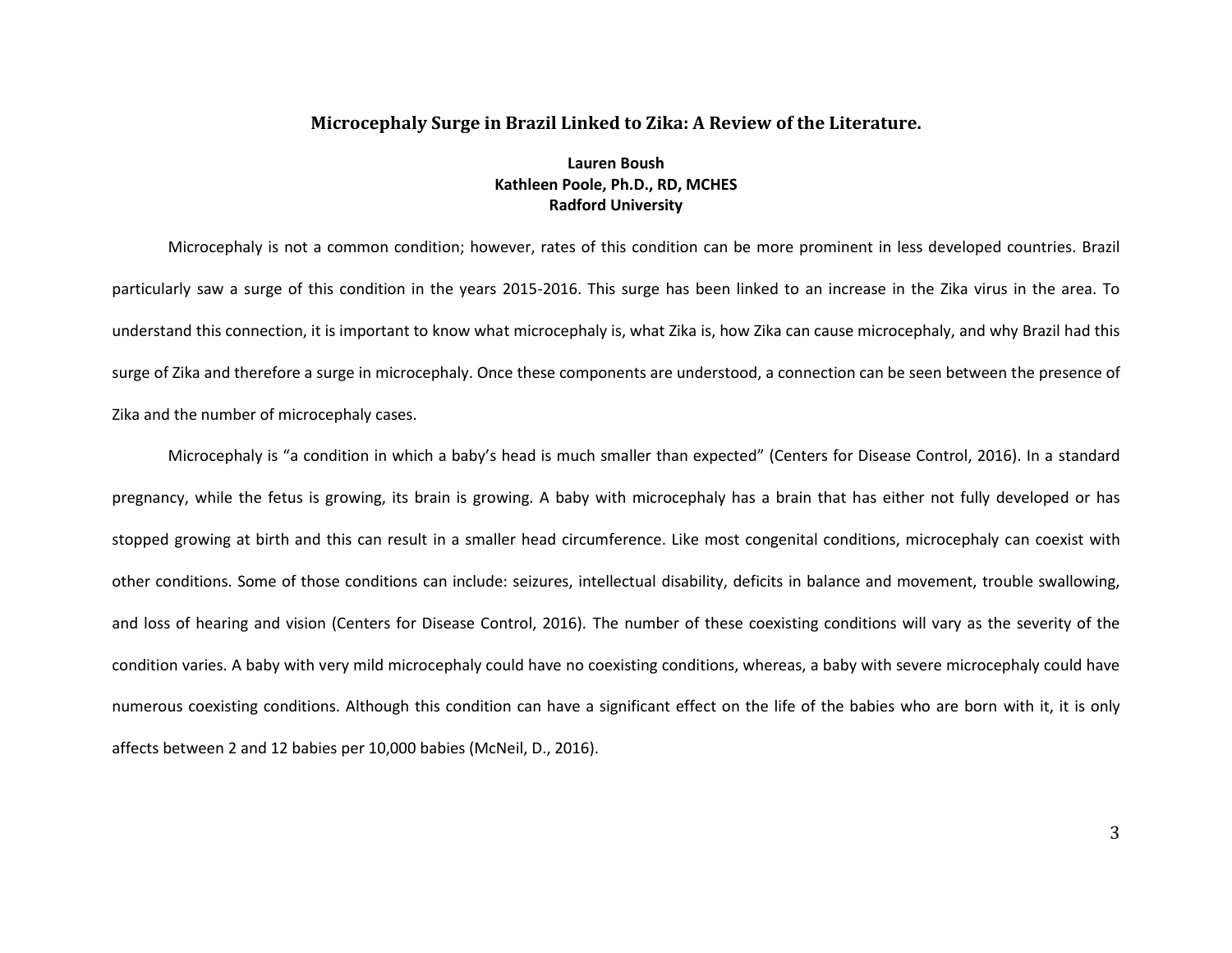There are various known causes of microcephaly. The most common cause of microcephaly is the fetus's exposure to alcohol, certain drugs, or toxic chemicals while in the womb. These substances can stunt the growth of the fetus in crucial times of development. Severe malnutrition of the mother can cause the fetus to not get enough nutrients and food to develop properly. Infections like rubella, toxoplasmosis, and cytomegalovirus can contribute to microcephaly in a baby. Interruption of blood supply to the fetus's brain before or during birth can cause the brain to be undeveloped and in turn cause a smaller head circumference that is microcephaly. Finally, the influx of Zika in the past couple of years has been linked to microcephaly. Some mothers who have been infected with the Zika virus while pregnant have seen a stunted growth in the brains in their newborns.

A diagnosis of microcephaly can be made either during the pregnancy or after the baby has been born. If the diagnosis is made during pregnancy, an ultrasound is done towards the end of the second trimester or the beginning of the third semester. The ultrasound would show if the fetus' brain is growing at a normal rate or if its development has been stopped. If the diagnosis is made after the baby is born, the doctor measures the circumference of the newborn's head and relates this measurement to population values organized by sex and age. The diagnostic measurement for microcephaly is below 2 standard deviations below the average (Boston Children's Hospital, 2017). Because the reference charts that are used to compare the measurements to are taken before 24 hours of age, the head circumference measurements by the doctor should be done within these first hours of life. Another tool used to see the develop of the newborn baby's brain is to take a Magnetic Resonance Image (MRI) of the infant's brain to determine if the newborn baby had an infection during the pregnancy and to see if the development of the brain is normal.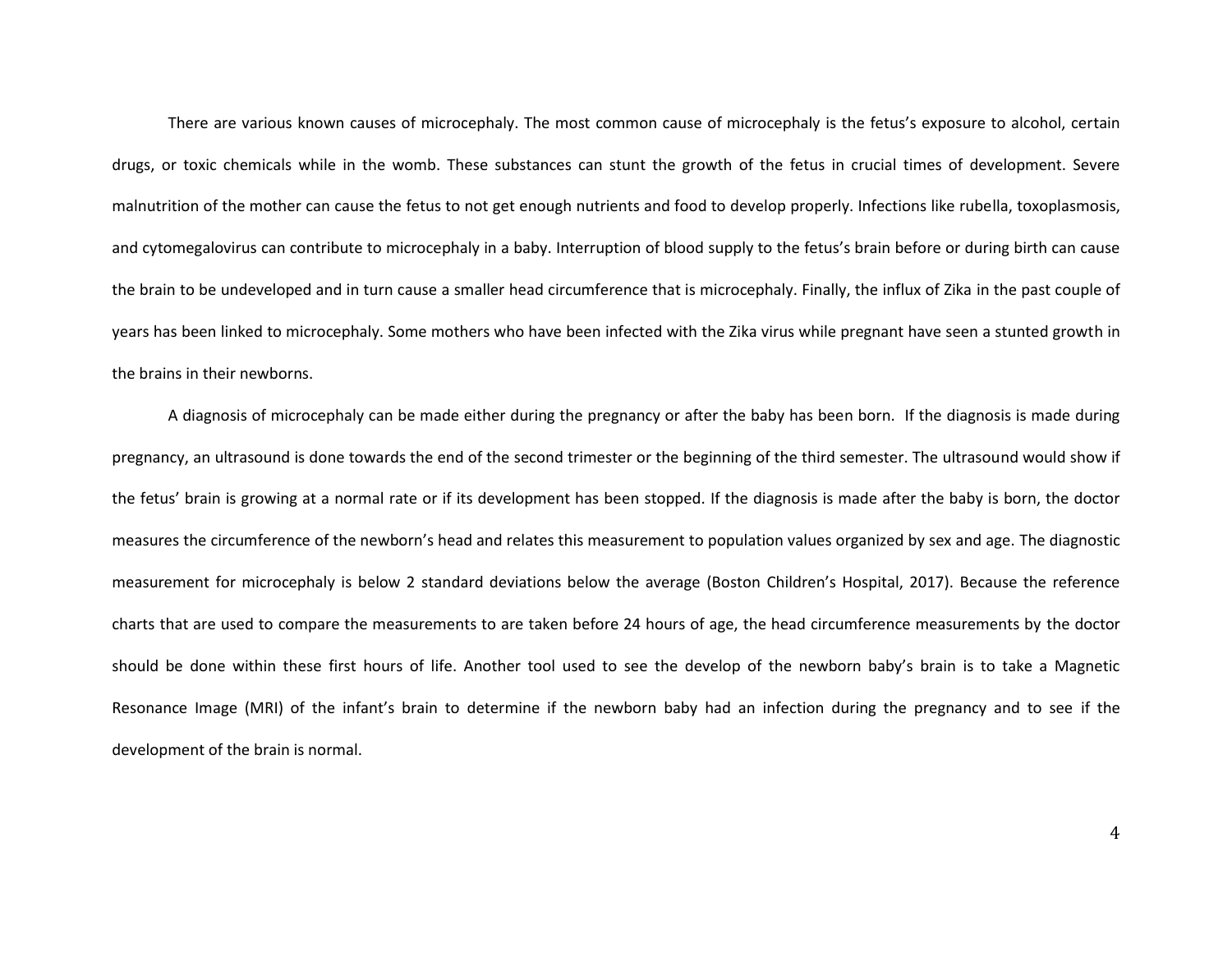There is no known cure for microcephaly because the brain damage done before birth is permanent. Microcephaly is a lifelong condition and because it can range from mild to severe, the treatment options can vary as well. Treatment for mild microcephaly involves routine checkups performed on the baby to monitor its growth and development. Treatment for severe microcephaly includes developmental services in the child's life to help to improve their physical and intellectual abilities as they grow up. These types of services can include occupational therapy, physical therapy, and speech therapy. Medications can also be used to control seizures and other symptoms that can coexist with microcephaly.

When the number of Zika cases spiked in 2015, the number of microcephaly cases spiked as well. To make this correlation, it is important to understand what Zika is and how it can cause an underdevelopment in the brain in a developing fetus. Zika is a type of virus that is spread by contact with the *Aedes egypti* mosquito (McNeil, D., 2016). Zika can be spread in a variety of ways, some of which are: having sex with a person who has Zika, a pregnant woman passing it to her fetus during pregnancy or birth, or by blood transfusion. Once Zika is spread to an individual, these symptoms may develop: fever, rash headache, joint pain, conjunctivitis, and muscle pain. If an individual does develop symptoms, they can last for up to a week. A majority of those who are infected with Zika can have very mild symptoms or experience no symptoms at all.

It is important for an individual who thinks they could have contracted the virus to get tested for it. Zika can remain in the blood of a person for about a week (McNeil, D., 2016**).** To get tested, a person will have to go to the doctor and get a blood test. If a person does test positive for Zika, then he or she is likely to be protected from future infections. A pregnant woman should get tested if she traveled to an area with a risk of Zika, if she had sex with someone who lived or traveled to one of those areas, if she lives in an area that has a risk of Zika, or if she began experiencing symptoms **(**Centers for Disease Control, 2016**).**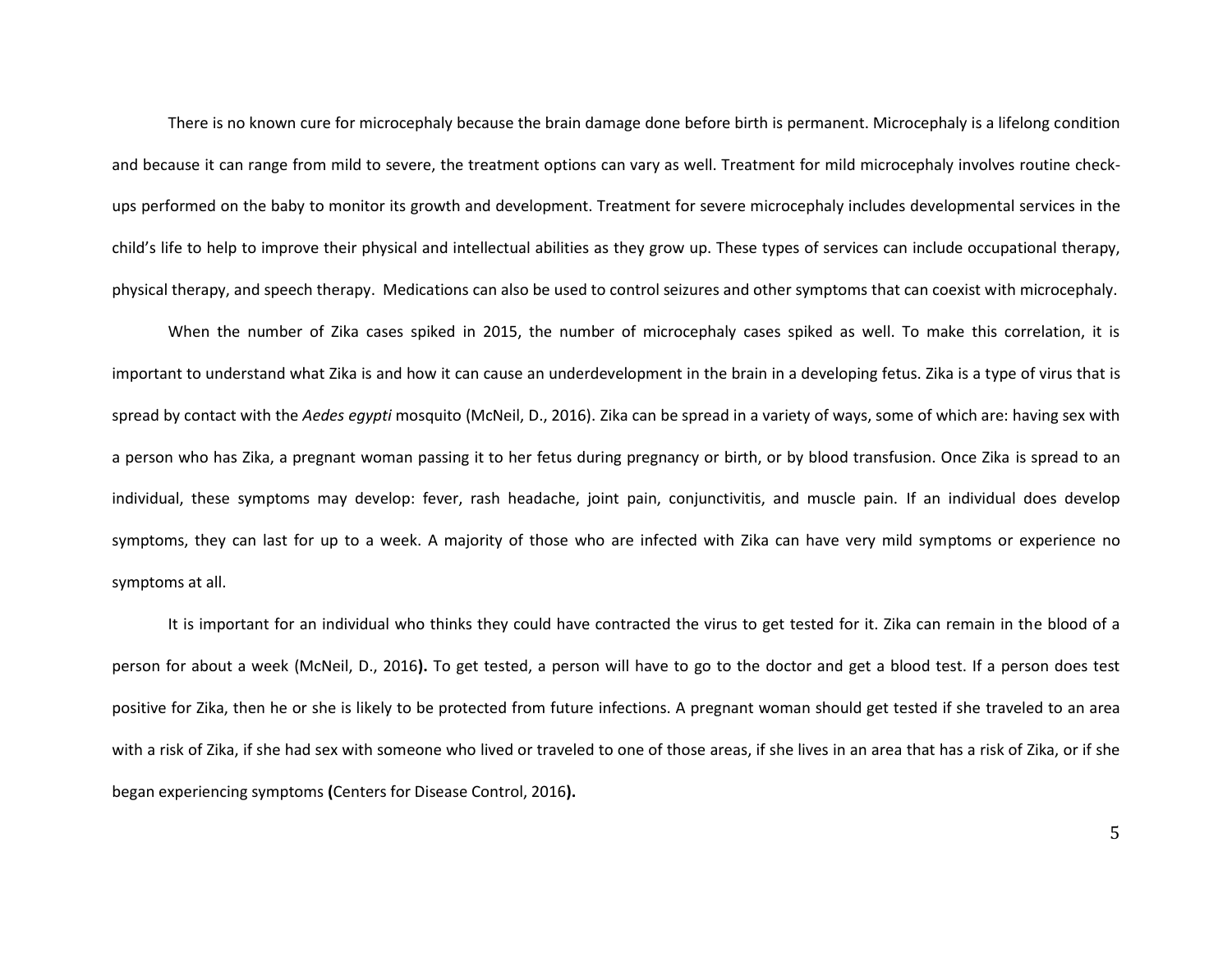There is no vaccine for the Zika virus, however, it can be beneficial to treat the symptoms. It is important to get plenty of rest, drink lots of fluid, and take acetaminophen to reduce any fever or pain. It is not recommended to take any kind of NSAID until Dengue is ruled out in a blood test because it can increase the risk of bleeding. If an individual is taking care of someone with Zika, he or she should not touch any blood or bodily fluids with exposed skin, wash his or her hands with soap and water after providing care, and remove and wash any clothes with blood or bodily fluids on them. Along with looking at the treatment of Zika, it is important to look at ways to prevent the virus as well. Preventive measures can include wearing long-sleeved shirts and long pants, staying in places with air conditioning and windows and door screens, treating clothing with permethrin, and using EPA insect repellants. (Zika Virus, 2017). Pregnant women should be extra cautious when it comes to working to prevent Zika. They should use insect repellent that is safe for them, they should not travel to any areas with a risk of Zika, and they should postpone traveling to cautionary areas in the U.S.

With an understanding of microcephaly and Zika, a connection can now be drawn between the two. Congenital Zika syndrome is a unique pattern of birth defects found among fetuses and babies infected with Zika virus during pregnancy. This syndrome has five distinct features: severe microcephaly where the skull has partially collapsed, decreased brain tissue with a specific pattern of brain damage, damage to the back of the eye, limited range of motion in the joints, and too much muscle tone, which restricts body movement after birth (Centers for Disease Control, 2016). Not every child who has this syndrome has these features and not all pregnant women who have the Zika virus have babies with microcephaly, although it does increase their chances. To infiltrate a cell, Zika needs the presence of AXL receptor tyrosine kinase (AXL). The AXL cells cover stem cells in the developing brain and in cells that form the blood vessels that make their way into the brain and neural cells **(**Greenwood, V., 2016). Neural stem cells are particularly vulnerable to the Zika virus, whereas mature neural cells are not.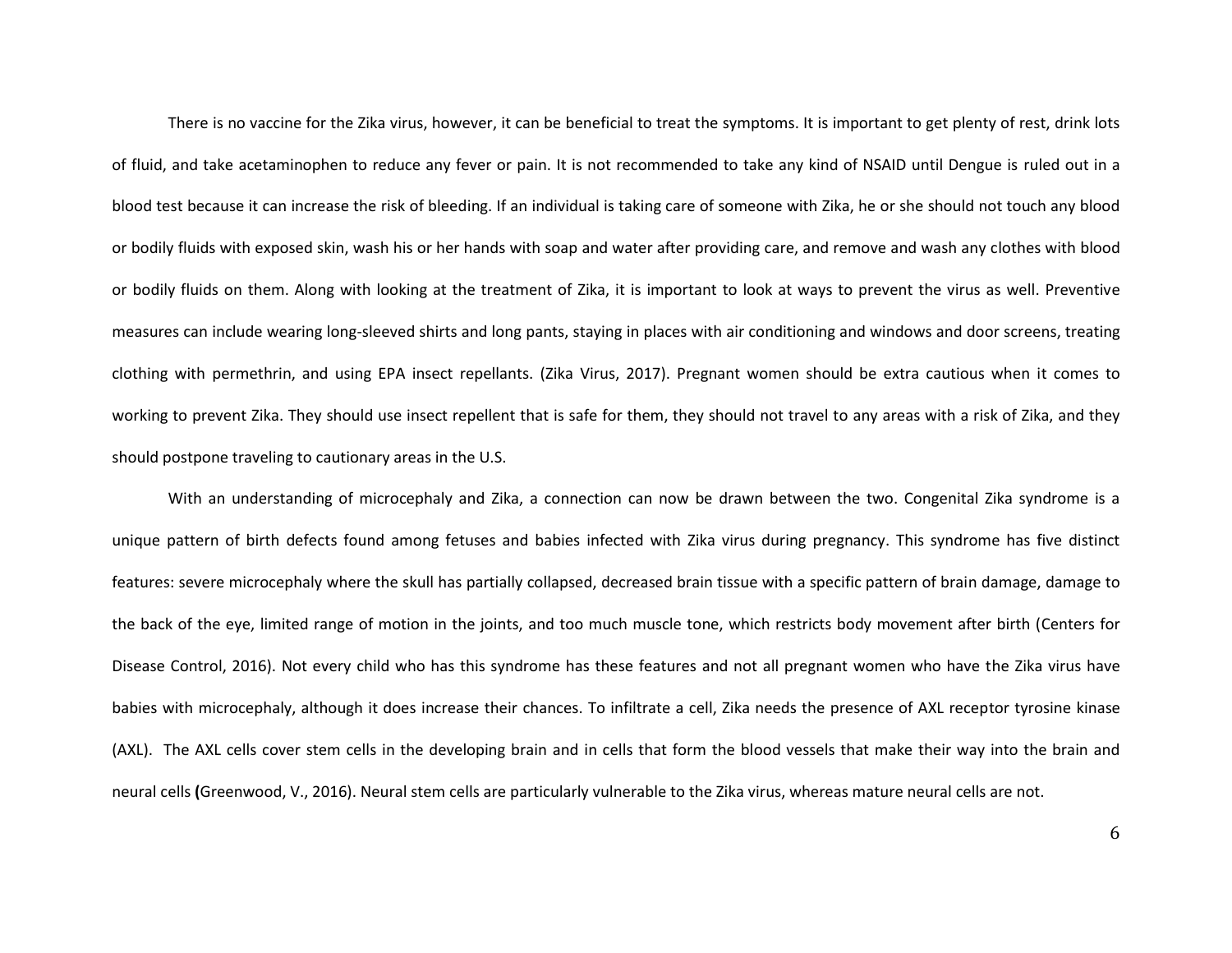Fisher and DeRisi researched the way in which Zika is able to enter neural stem cells. They took brain slices from fetuses and placentas from first and second trimester pregnancies. These brain slices are representative of the "battleground" between the Zika virus and the fetus. They exposed the samples to Zika for 24 hours and then proceeded to add a fluorescent tag that attaches to the virus. The researchers also took the placenta and looked at whether the cells would pick up the Zika virus. The cells from placenta did show traces of the virus in them and therefore were deemed vulnerable to Zika. From this the researchers determined that the first trimester is the time where the fetus will be more susceptible to Zika than the second semester. The researchers then went back to the brain cells and looked at which types of cells picked up the virus and whether they have AXL receptors. The virus ended up getting into the neural stem cells in various area of the brain and infected a few neurons, which they attributed to the neurons descending from infected stem cells. The virus also infected the astrocytes, which guide the neurons' growth and transport nutrients around the brain. A molecule was added to some of the cells to block the AXL receptors to see if this kept the virus out and it did. Overall, fewer stem cells mean fewer neurons are developed and this leads to smaller brains. Many infected astrocytes can cause mature neuron death. There are still more questions that need to be answered from this research. For example, why is it that Dengue uses the same AXL receptors to enter cells, but does not cause the birth defects that Zika does. This could be attributed to the fact that the AXL receptors only allow specific conditions to enter, such as: mother's genes, the state of the mother's immune system, or if the mother has had the infection before. Fisher and DeRisi also put cells infected with Zika in a dish and treated them with different drugs. They found that Azirthromysoin stopped the virus from multiplying and it is a drug that is safe for pregnant women (Greenwood, V., 2016).

With a connection established between Zika and microcephaly, the spike of microcephaly cases in Brazil in 2015 can now be discussed. Because some of the poorer populations in Brazil live in areas with open gutters and piles of wet garbage, they are more prone to getting the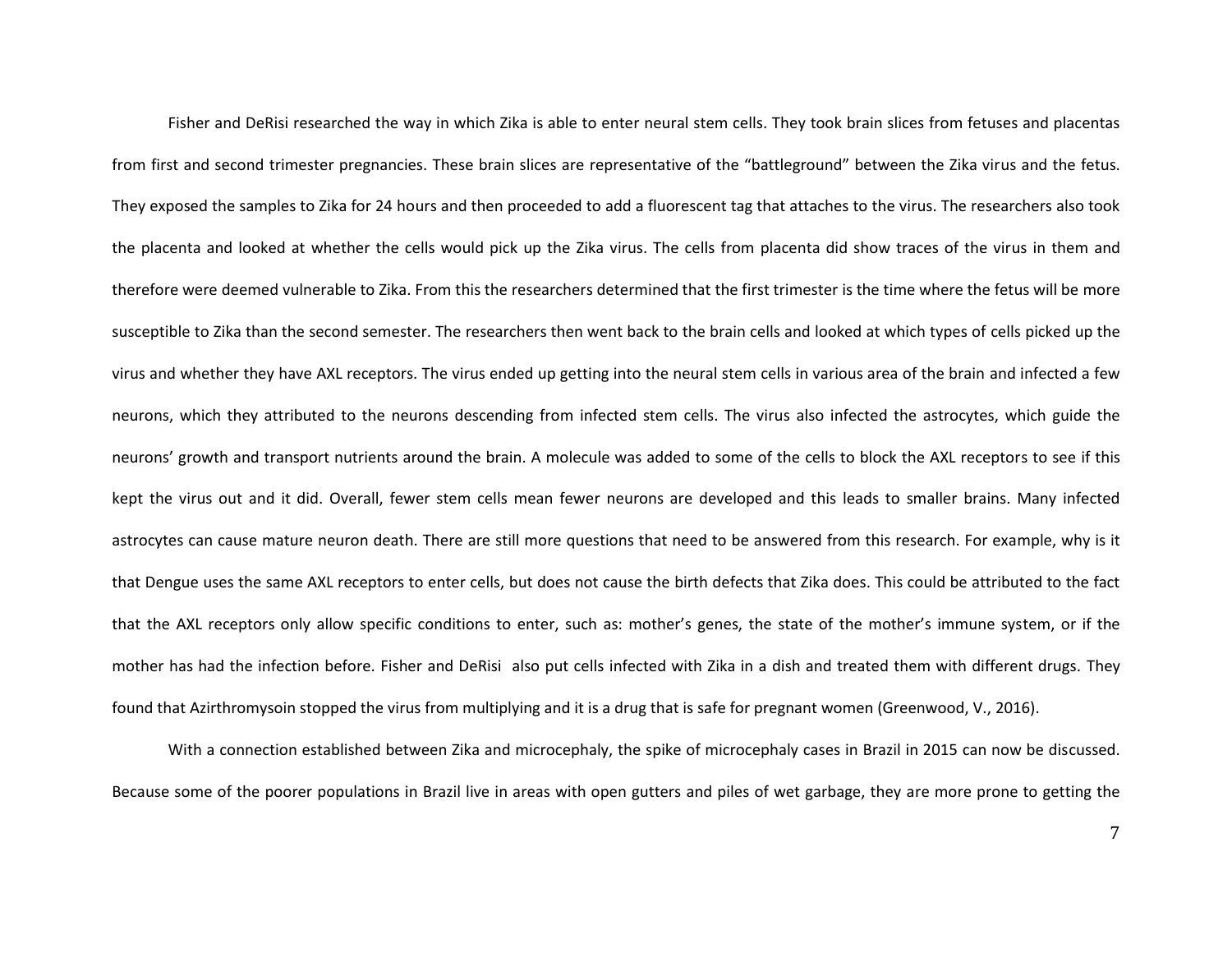Zika virus. Living in these areas in Brazil gives them more exposure to mosquitoes, particularly *Aedes egypti* mosquitos. This population also tends not to be vaccinated against rubella, live in an area where feral cats roam, have the potential to be poisoned by industrial chemicals, and suffer from malnourishment, therefore, these factors also put them at a higher risk for contracting Zika. They are also less likely to give birth in a hospital. The surge in Brazil was more prominent in other South American and Asian countries because it took place in a hospital (McNeil, D., 2016). These other countries are not as developed and most births occur on the floor in the home. A typical Brazilian community has unfinished houses, windows with no screens, no climate control, flat roofs where water gathers, dirt side streets where water pools and attracts mosquitos. The locations where some Brazilian residents choose to live also tends to have poor foundations for housing. These locations are typically chosen because the residents need to live as close to work as possible. This need to live near work to keep their job overpowers the need to live in sanitary housing conditions and these inadequate social and economic conditions can create the ideal environment for an epidemic to occur (Gupta, S., 2016).

The surge of Zika in Brazil was first discovered in May of 2015, although, it was introduced to Brazil in July of 2014 at the World Cup. Seventy percent of all Zika-related microcephaly cases in Brazil resulted from the first wave of infections of 2015. This first wave began on January 1, 2015 in the northeastern part of Brazil and affected 49.9 out of 10,000 live births, compared to typical 2-12 out of 10,000 live births. The second wave was a lot smaller and it began on November 12, 2016 and dispersed across the whole country for a total of 3.2-15 out of 10,000 live births. There were 1,950 cases of Zika-related cases of microcephaly in 2015-2016 in Brazil (Soucheray, S., 2017).

Many of the mothers who were affected by Zika in Brazil brought their babies with microcephaly to a hospital in Brazil and the babies were given therapy. Doctors would do things like put glasses on the babies multiple times throughout the day to try to get them to open their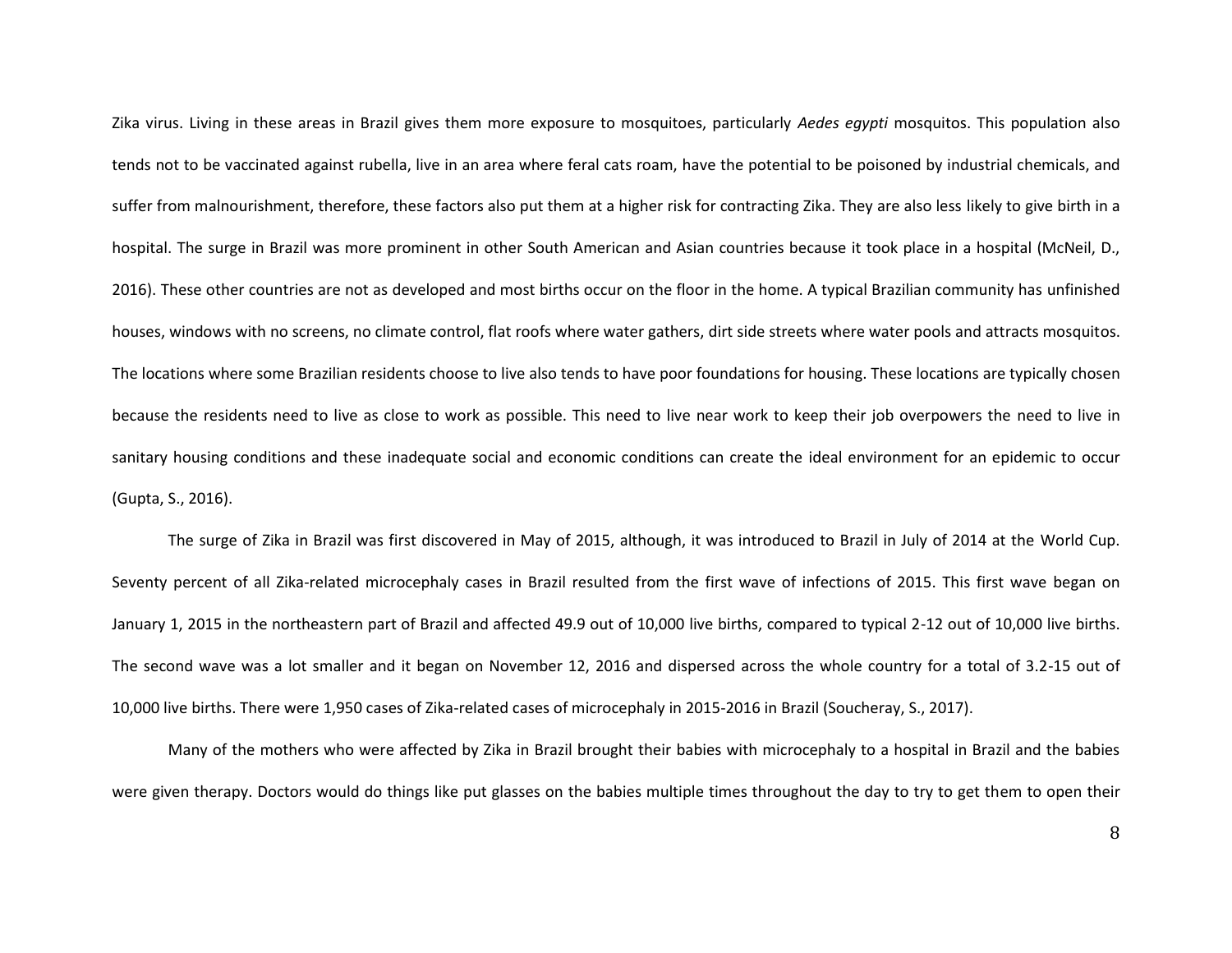eyes, dangle black and white toys in front to them to try to elicit excitement, and cover balloons with shaving cream to encourage the babies to use their senses and help develop their brain. One doctor commented, "I am quickly drawn to 7-month-old baby Julia, a chubby darling with wide brown eyes. She seems to be sitting up straighter, and managing to hold her head up higher than other babies in the room. It's a skill they should have all mastered by three months of age" **(**Gupta, S., 2016).This doctor was one that was working with the babies with microcephaly in a hospital in Brazil and highlights how slow the development can be for a baby with microcephaly, but how therapy can help them develop typical skills for their age.

Overall, Zika has been shown to be responsible for some of the microcephaly cases across the world. In the years 2015-2016, Zika particularly surged in Brazil and caused an influx in the amount of microcephaly cases. Zika is the only virus that can cross the placenta and cause birth defects. The reason for this is still unknown, but the virus has been shown the get in through the AXL receptors on the fetus's neural stem cells. If the fetus's neural stem cells are dying, then they will have a smaller sized head. Brazil is more susceptible to this virus because of the conditions the poorer populations live in. There is no cure for Zika or microcephaly, but preventative measures can be taken to avoid both.

#### References

Akpan, N. (2016). How many zika-infected infants will develop microcephaly and other frequently asked questions. *PBS News Hour.* Retrieved from:<https://www.pbs.org/newshour/science/how-many-zika-infected-infants-will-develop-microcephaly-and-other-faqs>

Greenwood, V. (2016). New insights into how zika harms the brain. *Quanta Magazine*. Retrieved from: <https://www.quantamagazine.org/uncovering-how-zika-causes-microcephaly-20160707/>